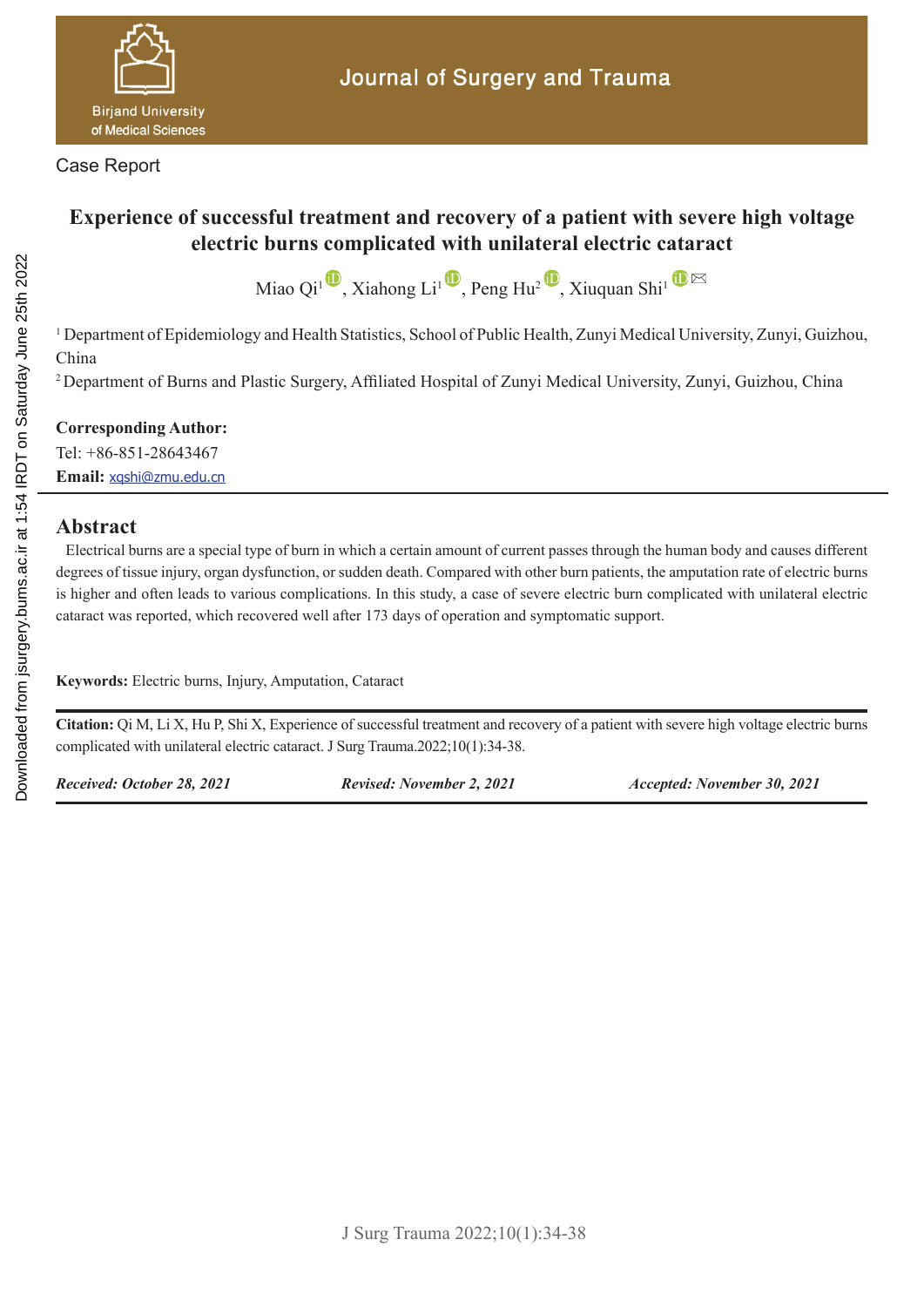### **Introduction**

 Electrical burns are the third most common cause of burns after burns and flame burns. It is relatively rare but potentially devastating multiple system injuries with high incidence rate and mortality(1-2). Research shows that the proportion of electric burns in burns is  $3\%~5\%$  in developed countries and 27% in developing countries(3). Electric burns are traditionally divided into low-voltage electric burns(<1000V) and high-voltage electric burns  $(\geq 1000V)$ . The impact of current will have serious consequences, leading to disability and death. The final result depends on the power supply voltage, the resistance of the victim, the type of power supply, its path through the body, and contact time(1). Compared with other types of trauma, high-voltage electric burns presents some quite unique problems. It is progressive to tissue injury. It often seriously destroys deep tissues, involving muscles, nerves, blood vessels, and even bones. It is necessary to pay close attention to and be aware of all possible manifestations and consequences. Several studies have shown that electric burns often requires multiple debridements and skin grafting to repair the wound, often need to prolong the initial treatment and amputation height more frequently, and the amputation rate of electric burns is much higher than that of other burn patients(4-6).

 In addition, electrical burns can cause various complications due to their complexity, and the incidence rate varies. Ocular complications caused by high voltage electrical burns are rare. A cataract is a destructive and long-term electrical burns complication, which usually occurs on both sides,

and there are a few reports of unilateral cataracts (7).

 This study reported a case of severe electrical burn complicated with unilateral electrical cataract. After 173 days of operation and symptomatic support, the postoperative vision and wound recovered well.

#### **Case**

 A 47-year-old male was accidentally hit by highvoltage electricity and immediately fell into a coma. About 1 minute later, he woke up by himself. The patient spread multiple electric burns along with the current. About 4 hours later, he was sent to our hospital for treatment. The emergency department received burn and plastic surgery as "electric burns". The preliminary evaluation showed that he had 10% of the total body surface area (TBSA) severe burns (The specific depth and distribution of wounds were shown in Table 1). Relevant examinations and tests were actively improved after admission (The specific results were shown in Table 2). Laboratory and physical examination, chest film, and head CT scan did not show any signs of the nervous system, respiratory system, and cardiovascular abnormalities. According to the patient's critical situation, the doctor operated on the patient in stages. The doctor performed "decompression fasciotomy of the right upper limb" on the day of admission, and then performed multiple debridements, negative pressure suction, skin grafting, skin flap transplantation, and bridging of arteriovenous transplantation. Symptomatic treatments such as anti-infection, myocardial nutrition, and rehydration were performed after operation.

| Location                 | <b>TBSA</b> | Depth                                       |  |
|--------------------------|-------------|---------------------------------------------|--|
| Face and neck            | 6%          | Shallowll <sup>o</sup> -Deepll <sup>o</sup> |  |
| Right armpit             | $1\%$       | Shallowll <sup>o</sup> -Deepll <sup>o</sup> |  |
| Right elbow              | $1\%$       | Deep $II^{\circ}$ -III $^{\circ}$           |  |
| Right wrist, right palm  | $1\%$       | Deep $III^{\circ}$ -III°                    |  |
| Anterolateral right calf | $1\%$       | Shallowll <sup>o</sup> -Deepll <sup>o</sup> |  |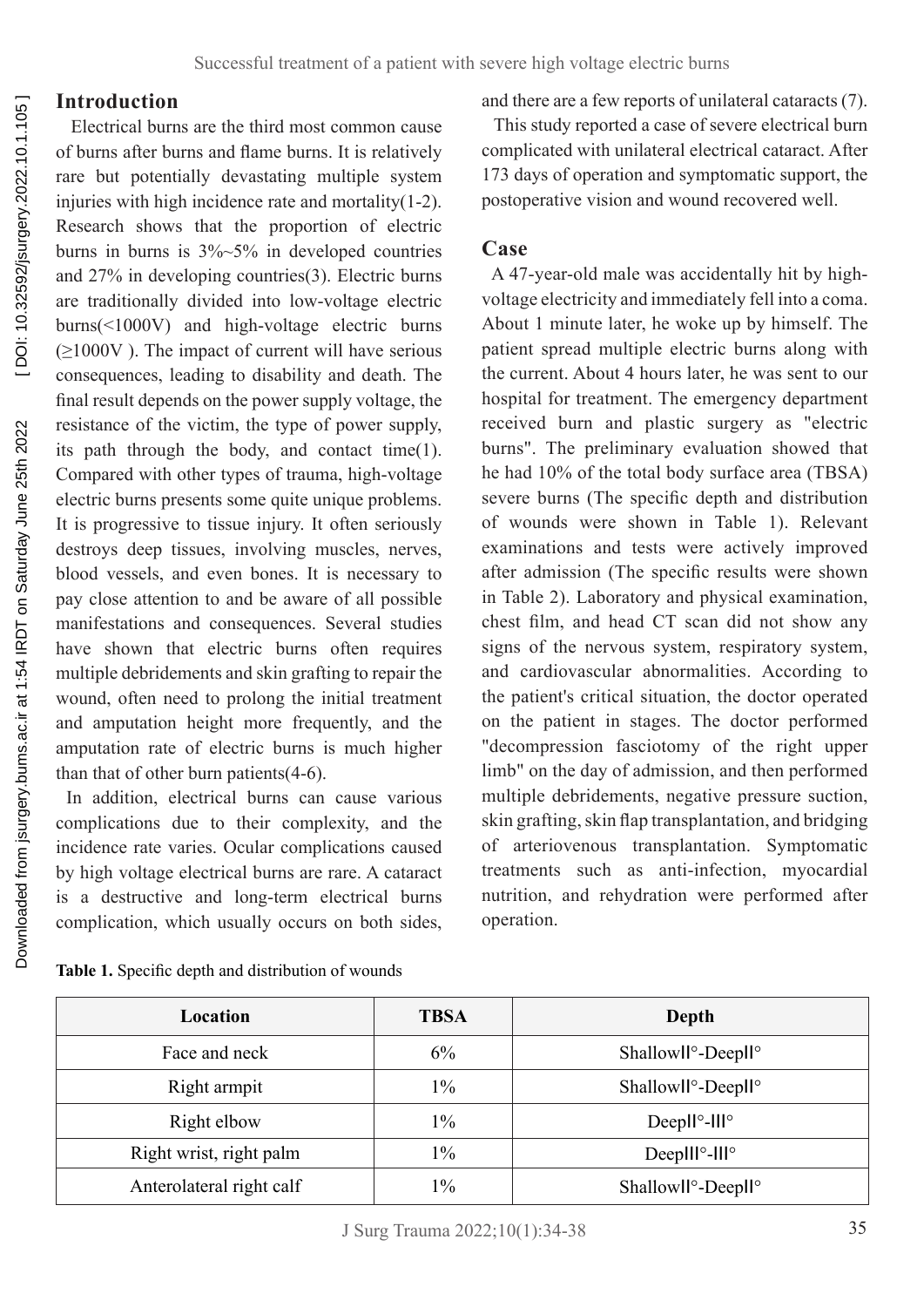| <b>Laboratory parameters</b> | <b>Determined values</b> | abnormal                     | Normal reference value |
|------------------------------|--------------------------|------------------------------|------------------------|
| WBC, $x 10^9/L$              | 23.45                    | $\uparrow\uparrow$           | 3.50-9.50              |
| RBC, $x 10^{12}/L$           | 3.96                     | ↵                            | 4.30-5.80              |
| Neutrophils, %               | 0.93                     |                              | $0.40 - 0.75$          |
| Lymphocytes, %               | 0.02                     |                              | $0.20 - 0.50$          |
| Eosinophils, %               | 0.00                     |                              | $0.004 - 0.08$         |
| ALT, U/L                     | 98.00                    |                              | 9.00-50.00             |
| AST, U/L                     | 608.00                   | $\uparrow \uparrow \uparrow$ | 15.00-40.00            |
| CK, U/L                      | 40220.00                 | $\uparrow \uparrow \uparrow$ | 38.00-174.00           |
| CK-MB, U/L                   | 704.00                   | $\uparrow \uparrow \uparrow$ | $0.00 - 24.00$         |
| LD, U/L                      | 1405.00                  | $\uparrow \uparrow \uparrow$ | 140.00-271.00          |
| $\alpha$ -HBDH, U/L          | 561.00                   | ↑↑                           | 90.00-180.00           |
| Blood sugar, mmol/L          | 9.34                     |                              | $3.90 - 6.10$          |
| Myoglobin, ng/ml             | >3000.00                 | ↑↑↑                          | 28.00-72.00            |

**Table 2.** Relevant physical examination and laboratory examination results of patients

During this period, due to repeated expansion, multiple ruptures and bleeding of the brachial artery, serious destruction of the elbow joint, and no function, the right upper arm amputation was performed. Symptomatic supportive treatments such as anti-infection, rehydration, and improvement of microcirculation were given after operation. The dressing in the operation area was changed in time to keep it clean and dry.

 About 130 days after admission, the patient stated that the vision was blurred. Ocular B-ultrasound showed that the vitreous body in the right eye was turbid, which was diagnosed as traumatic cataract. The ophthalmology department performed phacoemulsification and intraocular lens (IOL) implantation in the right eye and gave local antiinflammatory treatment after the operation.

 The wound recovered and the condition gradually improved. Finally, the total duration of 173 days of surgery and symptomatic support treatment, wound recovery, no major complications, the patient improved and was discharged from the hospital. The doctor instructed him to inject some water into the head expander regularly, and strengthen nutrition and functional exercise at the same time.

#### **Discussion**

Compared with traditional burns, the severity of

high-voltage electric burns and the incidence of complications is increased. At the same time, it is usually related to a long hospital stay, multiple surgical interventions are required, and the rehabilitation is potentially worse(8). In addition, more serious deep tissue injury and higher amputation rate than other burn types require multiple and longterm multidisciplinary and rehabilitation treatment, which is expensive and labor loss. All these have brought a heavy socio-economic burden to the patients themselves, their families, and society.

 In the previous literature, many literatures and cases reported the surgical treatment of high-voltage electric burns, but it is still very challenging in reality. Studies have shown that the surgical treatment of high-voltage electric burns is characterized by repeated debridement and necrosis. However, amputation of necrotic limbs must be considered when wound infection is likely to aggravate sepsis complications(9). In this case report, the patient received professional and good first aid and staging treatment, including incision decompression, debridement, skin flap transplantation repair, arteriovenous graft bridging, and other operations. However, during the treatment and recovery period, the patient's brachial artery ruptured and bled for many times, the blood circulation of the collateral branches at the fingertip was poor, there was no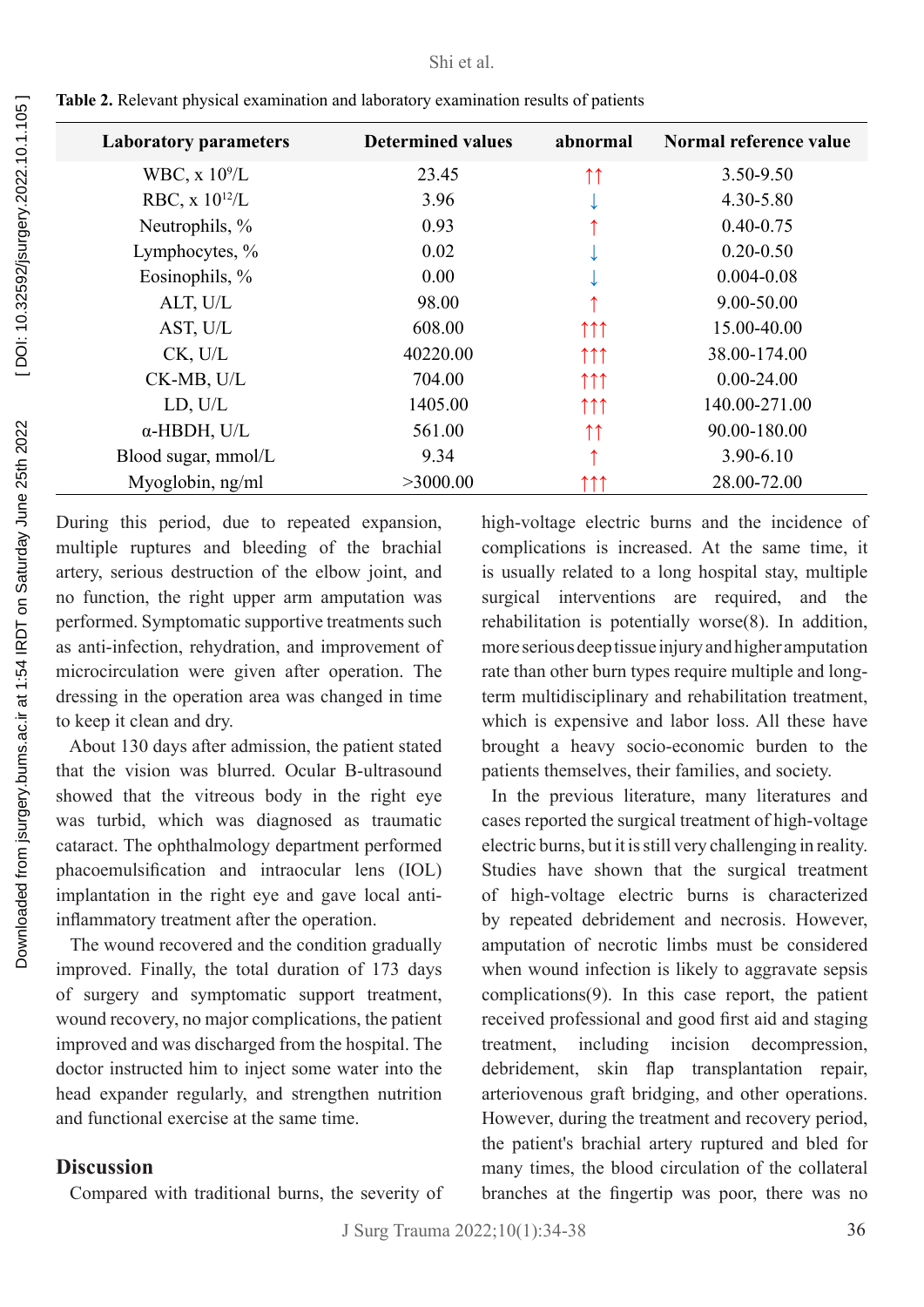main artery in the right forearm, and the elbow joint was seriously damaged. After retaining the affected limb, it may be repeatedly infected or even myelitis. Finally, with comprehensive consideration by the doctor and the patient's requirements, the patient's right upper arm was amputated. This is because electrical burns can lead to thrombosis of arteries and veins, weakening of arteries, and sometimes rupture of arteries without any warning signs which makes it more difficult to cure(6).

 In addition, it is worth noting that in this case report, the patient felt blurred vision about two months after admission due to high-voltage electric burns, and was diagnosed as electric cataract. After cataract phacoemulsification and IOL implantation, the postoperative visual acuity recovered well. Because electric injuries are usually urgent and lifethreatening, the eyes are usually examined after the patient's condition is stable. Most patients with electric burns do not have visual discomfort in the early stage, but with the development of cataracts, their visual acuity decreases a few months after injury, and the latent period of cataracts after electric trauma varies from immediately after injury to several years(10-11).

 Therefore, in the early recovery period of electric burns, an eye examination should be carried out regularly to find eye complications in time and improve the social function and quality of life of patients.

## **Conclusion**

 The prominent feature of electric burns is that the skin wound is small, but the deep tissue injury under the skin is very extensive. It needs multiple intervention operations. At the same time, we should attach great importance to observing all potential risks and making the best treatment decision in time. In addition, because electric burns may affect any structure of the eyes and lead to serious sequelae, it is necessary to screen various possible eye complications in time and follow up for a long time. Finally, we are committed to reducing the economic burden and improving the quality of life after injury to the greatest extent.

## **Acknowledgements**

 The authors sincerely thank the doctors and nurses in the Affiliated Hospital of Zunyi Medical University for their careful maintenance of detailed medical records.

## **Funding**

 This study was granted by the National Natural Science Foundation of China (Grant No. 81560534, PI: Xiuquan Shi).

## **Conflict of Interest**

 The authors declare that there is no conflict of interest regarding the publication of this article.

## **References**

1. Kurt A, Yildirim K, Yağmur C, Kelahmetoğlu O, Aslan O, Gümüş M, et al. Electrical burns: Highlights from a 5-year retrospective analysis. Ulus Travma Acil Cerrahi Derg. 2016; 22(3):278-282.

2. Koumbourlis AC. Electrical injuries. Crit Care Med. 2002; 30(11):424-430.

3. Aggarwal S, Maitz P, Kennedy P. Electrical flash burns due to switchboard explosions in New South Wales--a 9-year experience. Burns. 2011; 37(6):1038-1043.

4. Sokhal AK, Lodha KG, Kumari M, Paliwal R, Gothwal S. Clinical spectrum of electrical burns - A prospective study from the developing world. Burns.2017; 43(1): 182-189.

5. Li H, Tan J, Zhou J, Yuan Z, Zhang J, Peng Y, Wu J, Luo G. Wound management and outcome of 595 electrical burns in a major burn center. J Surg Res. 2017; 214: 182-189.

6. Reinbold C, Serror K, Mimoun M, Chaouat M, Marco O, Boccara D. Electrical Burns and Late Spontaneous Artery Ruptures: About Three Cases. J Burn Care Res. 2019; 40(1): 120-127.

7. Mutlu FM, Duman H, Cil Y. Early-onset unilateral electric cataract: a rare clinical entity. J Burn Care Rehabil. 2004; 25(4): 363-365.

8. Depamphilis MA, Cauley RP, Sadeq F, Lydon M, Sheridan RL, Driscoll DN, Winograd JM. Surgical management and epidemiological trends of pediatric electrical burns. Burns. 2020;46(7):1693-1699.